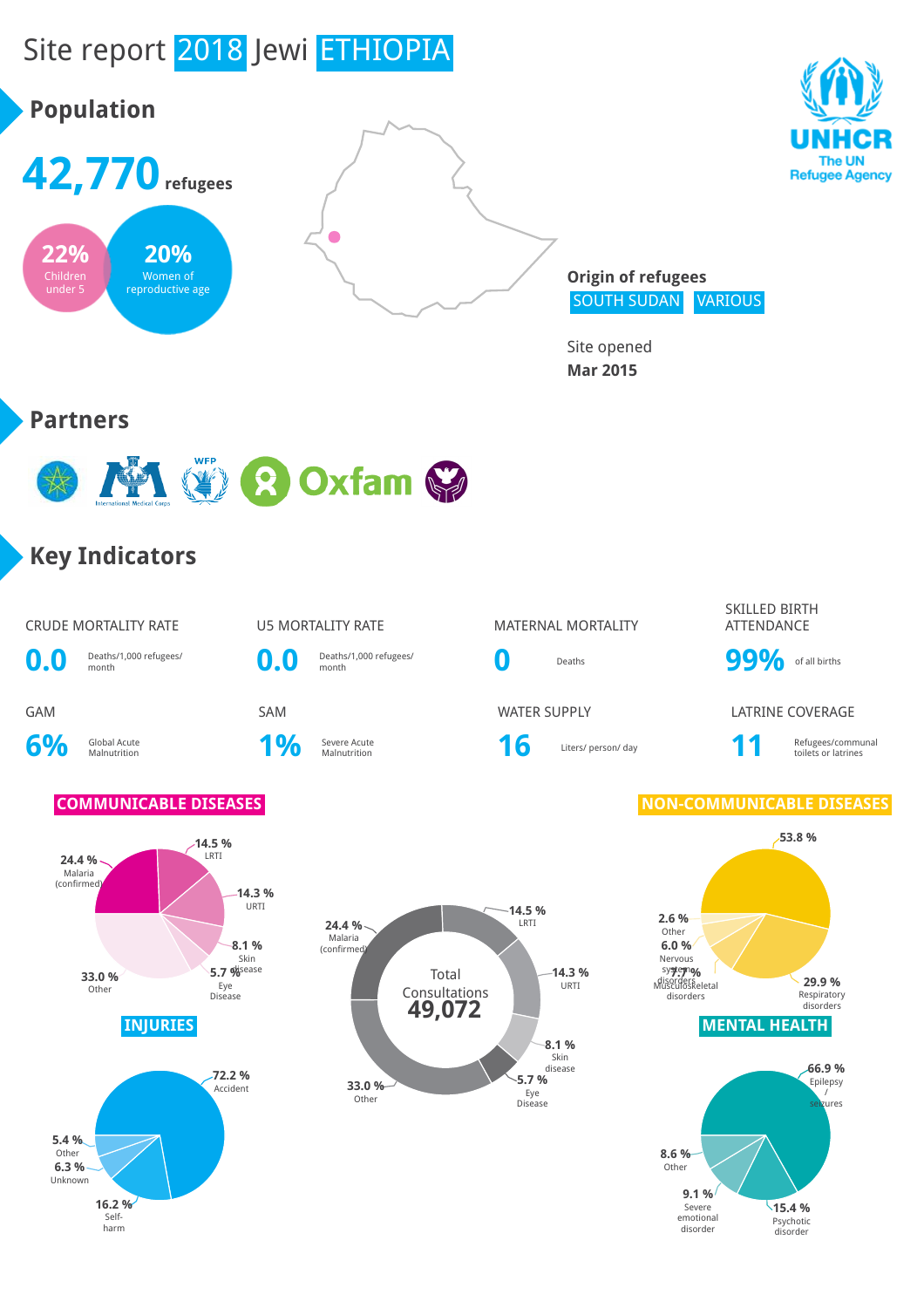### **Public Health**

| <b>HEALTH STAFFING</b>                                      | <b>INDICATOR</b> | <b>STANDARD</b> |           | <b>MORBIDITY</b>                                 | <b>INDICATOR</b> | <b>STANDARD</b> |   |                       |
|-------------------------------------------------------------|------------------|-----------------|-----------|--------------------------------------------------|------------------|-----------------|---|-----------------------|
| Number of medical doctors                                   |                  | 1: 50,000       | ▲         | Incidence of malaria among children under        | 41               |                 |   |                       |
| Number of qualified nurses                                  | 16               | $1:$ < 10,000   | ◎         | Incidence of watery diarrhoea among              | 11               |                 |   |                       |
| Number of community health workers                          | 130              | 1: 1,000        | ◙         | children under 5                                 |                  |                 |   |                       |
| <b>ACCESS AND UTILIZATION</b>                               | <b>INDICATOR</b> | <b>STANDARD</b> |           | Incidence of pneumonia among children<br>under 5 | 29               |                 |   |                       |
| Consultations per trained clinician per day                 | 31               | < 50            | ◙         | Incidence of pneumonia among over 5              | 14               |                 |   |                       |
| Health utilisation rate (new visits / refugee /             | 0.4              | $1 - 4$         | ణ         | Tuberculosis success rate                        | 86%              | < 90%           | ▲ |                       |
| year)<br>Proportion of host population consultations        | 4%               |                 |           | Were any MDR/X-TB cases diagnosed among<br>PoCs? | <b>No</b>        | <b>No</b>       | ☺ |                       |
| <b>MORTALITY</b>                                            | <b>INDICATOR</b> | <b>STANDARD</b> |           | <b>VACCINATION</b>                               | <b>INDICATOR</b> | <b>STANDARD</b> |   |                       |
| <b>Crude Mortality Rate</b><br>(CMR) (/1000/month)          | 0.0              | < 0.75          | Ø         | Full vaccination coverage                        | 75%              | < 95%           |   | Ø                     |
| <b>Under-five Mortality Rate</b><br>(U5MR) (/1000/month)    | 0.0              | $< 1.5$         | $\bullet$ | Measles vaccination coverage                     | 92%              | < 95%           |   | $\boldsymbol{\Omega}$ |
| <b>Infant Mortality Rate</b><br>(IMR) (/1000 livebirths)    | 0.0              | < 30            | $\bullet$ | Source of vaccination data                       | <b>HIS</b>       |                 |   |                       |
| <b>Neonatal Mortality Rate</b><br>(NNMR) (/1000 livebirths) | $\mathbf 0$      | < 20            | $\bullet$ | <b>IN-PATIENT DEPARTMENT (IPD)</b>               | <b>INDICATOR</b> | <b>STANDARD</b> |   |                       |
| <b>OUTBREAK ALERT AND RESPONSE</b>                          | <b>INDICATOR</b> | <b>STANDARD</b> |           | Average length of stay (days)                    | 1.1              |                 |   |                       |
| Proportion of outbreaks investigated within 48<br>hours     |                  | 100%            |           | Case fatality rate                               | 0.0              |                 |   |                       |
| Number of outbreaks reported                                | $\mathbf 0$      |                 |           | Hospitalisation rate                             | 9.9              | $50 - 150$      |   | €                     |

# **Reproductive Health**

| <b>ANTENATAL CARE</b>                                                                     | <b>INDICATOR</b> | <b>STANDARD</b> |                       | <b>FAMILY PLANNING</b>                                                      | <b>INDICATOR</b> | <b>STANDARD</b> |                       |
|-------------------------------------------------------------------------------------------|------------------|-----------------|-----------------------|-----------------------------------------------------------------------------|------------------|-----------------|-----------------------|
| Antenatal care coverage                                                                   | 58%              | $> 90\%$        | $\boldsymbol{\Omega}$ | Contraceptive prevalence rate                                               | 7%               | $\geq 30\%$     | $\boldsymbol{\Omega}$ |
| Coverage of antenatal tetanus vaccination                                                 | 79%              | >95%            | А                     | Source of contraceptive prevalence data                                     | <b>HIS</b>       |                 |                       |
| <b>DELIVERY CARE</b>                                                                      | <b>INDICATOR</b> | <b>STANDARD</b> |                       | SEXUAL AND GENDER-BASED VIOLENCE (SGBV)                                     | <b>INDICATOR</b> | <b>STANDARD</b> |                       |
| Proportion of births attended by skilled<br>personnel                                     | 99%              | $\geq 90\%$     | $\checkmark$          | Total number of reported rapes                                              | 8                |                 |                       |
| Proportion of births conducted by caesarean<br>section                                    | 0%               | $5 - 15%$       | Ø                     | Proportion of eligible rape survivors provided<br>with PEP within 72 hours  | 100%             | 100%            | ✓                     |
| Proportion of newborn infants with low birth<br>weight (<2500 gs) (weighed within 72 hrs) | 1%               | < 15%           |                       | Proportion of eligible rape survivors provided<br>with ECP within 120 hours | 20%              | 100%            | $\boldsymbol{\Omega}$ |
| Proportion of teenage pregnancies                                                         | 3%               |                 |                       | SEXUALLY TRANSMITTED INFECTIONS (STIS)                                      | <b>INDICATOR</b> | <b>STANDARD</b> |                       |
| Still birth rate (/ 1000 total births / month)                                            | $\Omega$         |                 |                       | Number of genital ulcer diseases                                            | 276              |                 |                       |
| Number of maternal deaths                                                                 | $\mathbf{0}$     |                 |                       | Number of Pelvic Inflammatory diseases                                      | 136              |                 |                       |
| Proportion of maternal deaths investigated<br>within 48 hours                             |                  | 100%            |                       |                                                                             |                  |                 |                       |